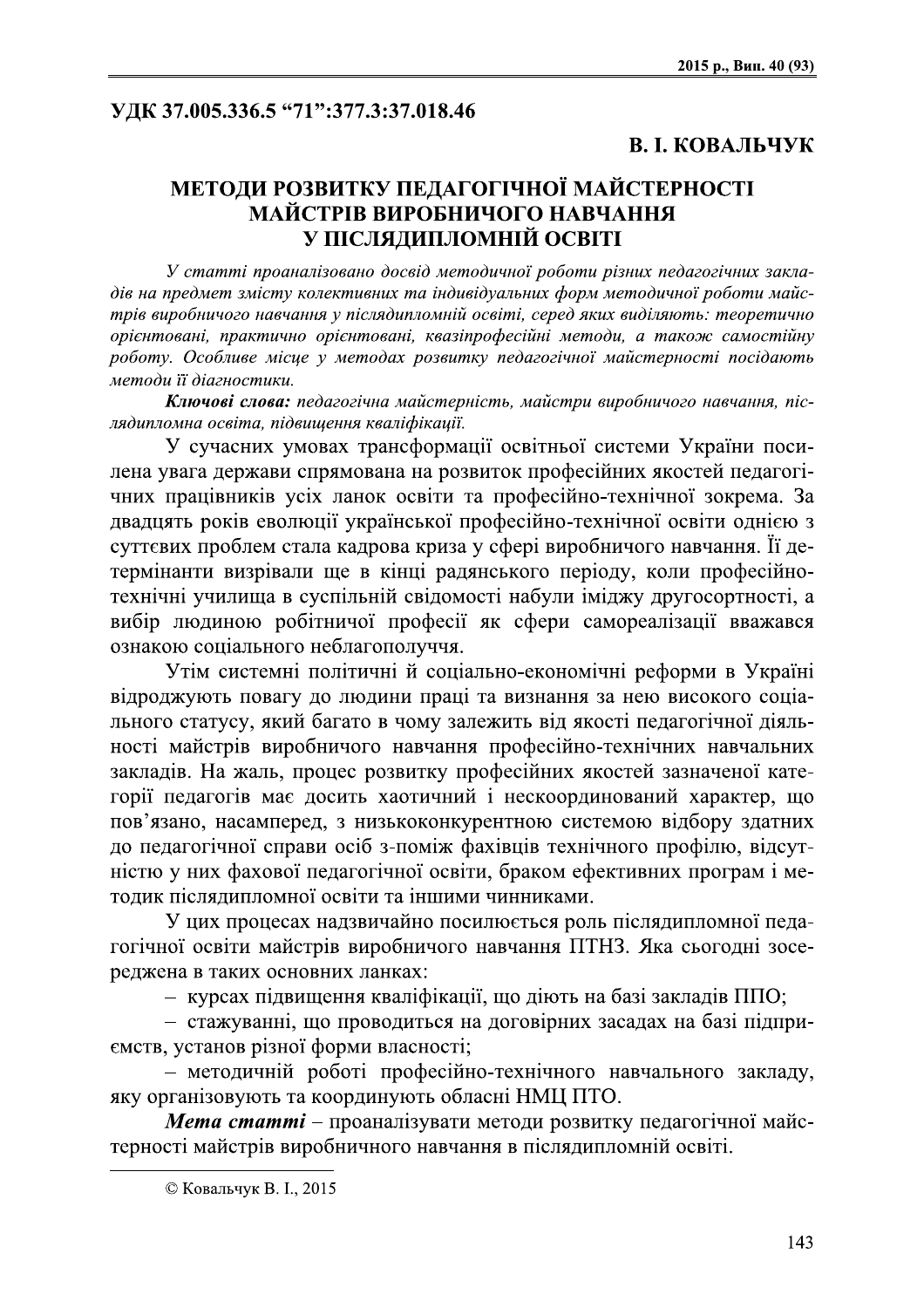6. Педагогіка формування творчої особистості у вищій і загальноосвітній школах<br>човою складовою процесу розвитку педагогічної майстерності<br>иробничого навчання у післядипломній освіті є його принципи,<br>ають як своєрідні регу Ключовою складовою процесу розвитку педагогічної майстерності майстрів виробничого навчання у післядипломній освіті є його принципи, які виступають як своєрідні регулятори, що задають "русло" проходження андрагогічного процесу, а також характер і стратегію дій усіх його суб'єктів. Цими принципами виступають:

- принцип циклічності, відповідно до якого, процес підвищення кваліфікації майстра виробничого навчання розглядається через виділення в ньому окремих циклів, що приблизно відповідають етапам професійного розвитку людини. Тривалість одного циклу становить близько п'яти років, що відповідає проміжку між курсами підвищення кваліфікації;

- принцип прикладної спрямованості, відповідно до якого, розвиток педагогічної майстерності має бути спрямований на вирішення реальних труднощів професійної діяльності та сприяти якнайшвидшому використанню отриманих у ході навчання знань і вмінь. Цей принцип передбачає, що в процесі підвищення кваліфікації має відбуватися актуалізація професійного та життєвого досвіду, знань, умінь, навичок майстрів виробничого навчання, які мають бути використані ними у власній професійній діяльності;

- принцип суб'єктної ролі майстра виробничого навчання ПТНЗ, відповідно до якого, майстру виробничого навчання належить провідна роль у процесі підвищення кваліфікації. Ми виходимо з того, що саме майстер ставить перед собою конкретні завдання підвищення кваліфікації, прагне до самостійності, самореалізації, самоврядування і самостійно регулює часові, просторові та інші фактори андрагогічного процесу, відчуваючи себе повноправним учасником спільної діяльності з викладачами, методистами, тьюторами на всіх етапах андрагогічного процесу.

Спрямуємо подальші зусилля на стислий аналіз педагогічного досвіду розвитку педагогічної майстерності педагогічних працівників взагалі та майстрів виробничого навчання ПТНЗ зокрема, результатом якого виступатиме перелік методів, що потенційно можуть бути використані в процесі розвитку педагогічної майстерності майстрів виробничого навчання ПТНЗ на курсах підвищення кваліфікації та в міжатестаційний період.

Під "методами" ми розуміємо впорядковані способи взаємопов'язаної діяльності педагогів та учнів, спрямовані на вирішення навчально-виховних завдань [5, с. 206].

Огляд методичної літератури з проблематики розвитку педагогічної майстерності майстрів виробничого навчання [2; 4; 7; 9; 11] дає підстави стверджувати, що методи, які автори пропонують використовувати у процесі формування або розвитку педагогічної майстерності, можна поділити на чотири великі групи: теоретично орієнтовані - спрямовані на здобуття знань; практично орієнтовані - спрямовані на набуття окремих умінь; квазіпрофесійні- спрямовані на перенесення знань і вмінь у діяльність, що на-<br>ближена до професійної; методи самостійної роботи. Огляд методичної літератури з проблематики розвитку педагогічної майстерності майстрів виробничого навчання [2; 4; 7; 9; 11] дає підстави стверджувати, що методи, які автори пропонують використовувати у процесі формування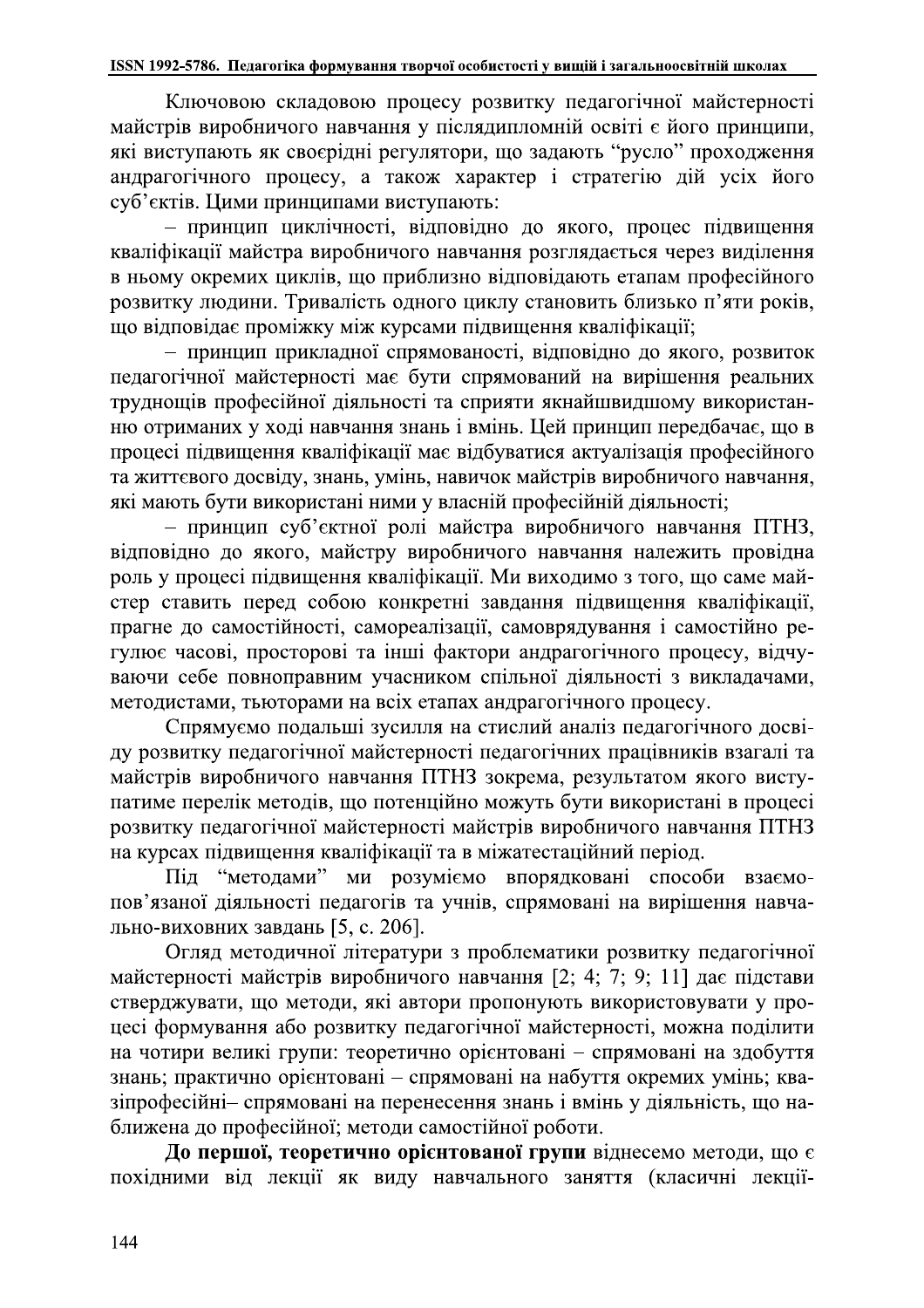монологи, лекції прес-конференції, лекції-презентації тощо), а також методи контролю знань (тестування, еволюція тощо).

Показником доцільності використання цих методів у розвитку педагогічно важливих якостей виступають праці Н. Волкової [4], В. Гриньової [6], А. Маркової [9], О. Пометун і Л. Пироженко [12]. Авторами відзначено, що, крім розвитку "багажу" знань, ці методи сприяють формуванню умотивованості студентів за рахунок демонстрації позитивних прикладів майбутньої професійної діяльності, залученню студентів до активної співпраці з викладачем, а також орієнтації студентів на культурні норми й цінності.

Завданням методів, спрямованих на засвоєння студентами психологічних і педагогічних знань, має бути допомога в усвідомленні передумов своєї поведінки та психічних станів, знання законів психічного розвитку людини, особливостей засвоєння нею інформації, реакцій на зовнішні подразники. Класичними методами, що сприяють розвитку знань, протягом декількох століть виступають різні види лекційних занять.

Серед методів, описаних у літературі, виділимо лекцію-монолог, яка може бути катехізичною або репродуктивною, спрямованою на закріплення, перевірку вивченого матеріалу шляхом його повторення; евристичною, пошуковою, в ході якої, спираючись на існуючі знання учнів, учитель підводить їх до засвоєння нових понять; сократичною, під час якої відбувається пошук істини через сумнів, якому піддається кожний отриманий висновок [15, с. 218].

Для закріплення знань доцільними є виступи з повідомленнями та дискусії з визначених у навчальній програмі тем. Під час практичних занять доцільно виконувати вправи на об'єктивізацію основних понять педагогічної майстерності [11, с. 172].

Серед теоретично зорієнтованих методів можна назвати методи, що забезпечують ототожнення, ідентифікацію з кращими професійними зразками. Наприклад, лекції-бесіди, присвячені розкриттю основних теоретичних положень. Використання цього й подібних методів дає змогу висвітлити поняття педагогічної майстерності, педагогічної ситуації, а також характерні особливості особистості педагога-майстра. Крім цього, як відзначає В. Папуча, завдяки впровадженню таких методів може бути здійснено ознайомлення з біографіями видатних педагогів у межах самостійної роботи, мета якого - створення цілісного уявлення про особистісні якості, асоційовані з високим рівнем педагогічної майстерності [10].

Завершуючи огляд теоретично орієнтованих методів, необхідною є згадка про методи контролю навчальних досягнень студентів, учнів або слухачів. Наприклад, діагностика базових знань із подальшим обговоренням результатів [8].

До другої, практично орієнтованої групи методів віднесемо тренінгові вправи (тренінги) та імітаційні неігрові (аналіз ситуації, "мозкова атака", "круглий стіл", бесіди, дискусії тощо) методи. Достатнє теоретичне обгрунтування їхньої доцільності та практичні рекомендації щодо їхнього застосування в процесі розвитку або формування педагогічної майстернос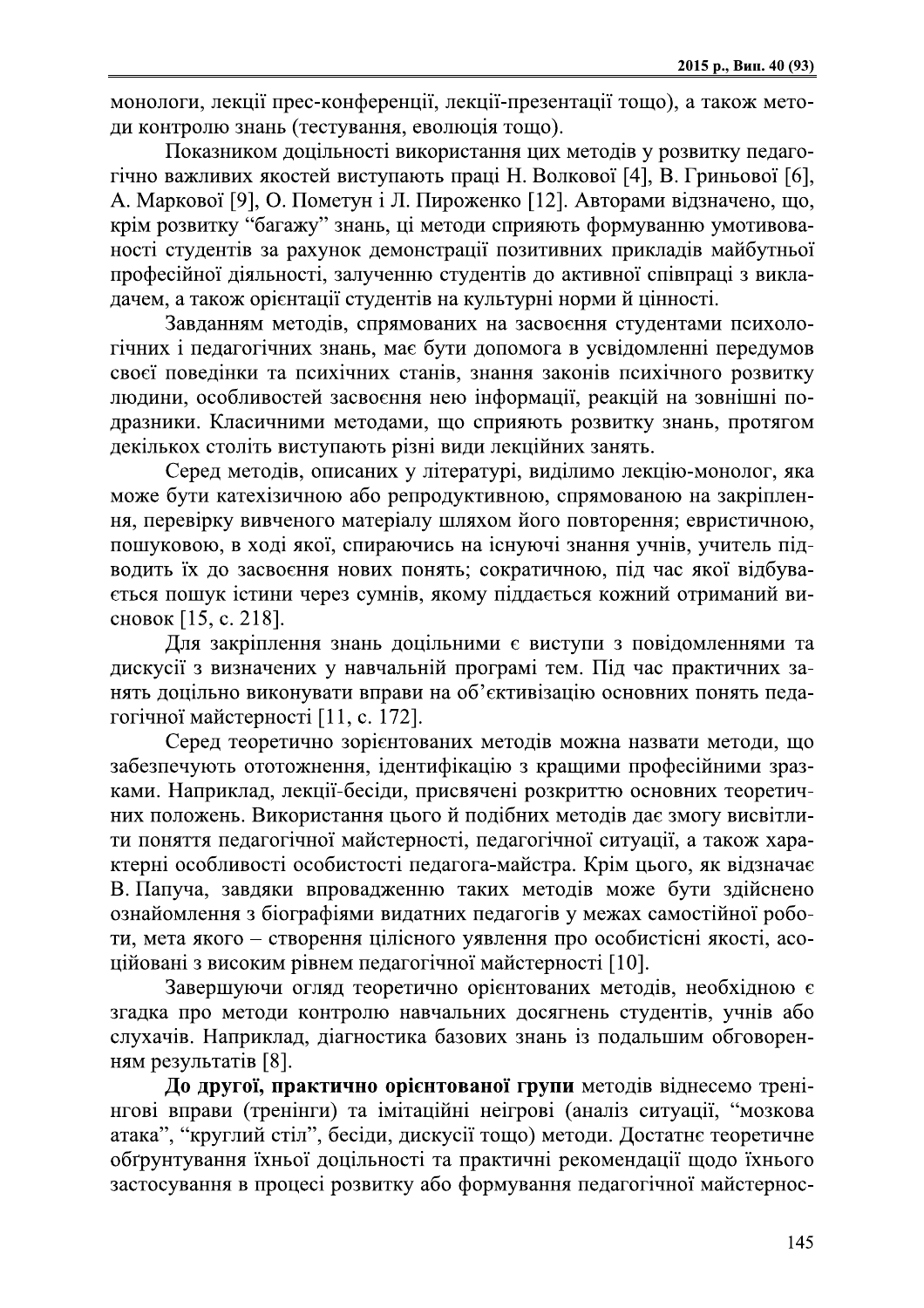ті знаходимо в працях В. Баркасі [3], А. Маркової [9], Н. Самоукіної [14], В. Ясвіна [16].

6. Педагогіка формування творчої особистості у вищій і загальноосвітній школах<br>мо в працях В. Баркасі [3], А. Маркової [9], Н. Самоукіної [14],<br>16].<br>наприклад, на думку Н. Самоукіної, педагогічні тренінги дають<br>ити на пра Так, наприклад, на думку Н. Самоукіної, педагогічні тренінги дають змогу вивчити на практиці, як функціонують ті чи інші психічні процеси; відібрати й виробити ефективні способи викладання, відпрацювати навички педагогічної рефлексії, сформувати вміння розуміти індивідуальні особливості учнів, позитивно сприймати різні форми їх самовираження й самоствердження, виробити здатність гнучко змінювати манеру спілкування, а також форми відповідної поведінки [14].

Схожої позиції дотримується А. Маркова, яка розглядає тренінг як систему організації навчання педагогів, що дає змогу спрямувати професійні якості на вдосконалення професійної позиції, розвиток психічних процесів, розвиток особистісних якостей, удосконалення педагогічних прийомів, розширення педагогічних знань [9, с. 158].

На думку науковців, ефективність тренінгів зумовлена ефектом, схожим на ефект спортивного тренування: під впливом штучно створених умов актуалізуються психіка, увага, інтелектуальні можливості; завдяки контрольованому стресу поступово відбувається адаптація, а потім і перебудова функцій учасника тренінгу в оптимальному напрямі.

Серед найпоширеніших тренінгів у цій групі виступають тренінг комунікативності, спрямований на розвиток уявлень про роль спілкування вчителя в професійній діяльності, знань про головні компоненти комунікативності та визначення особистісних якостей, потрібних для ефективного педагогічного спілкування [13, с. 112].

У розглянутих нами працях тренінг комунікативності включає: побудову теоретичної бази, яка створюється шляхом викладення та подальшого обговорення теоретичних положень; діагностування у студентів рівня сформованості комунікативності, яке, у свою чергу, виконує ще й педагогічні цілі; використання спеціальних вправ для розвитку вміння конструювання й виконання словесної дії під час педагогічного спілкування; уміння прогнозувати ефект педагогічної взаємодії; розвиток техніки створення словесних образів під час педагогічного викладу; рольові ігри та відеоспостереження за педагогічними розповідями студентів [11, с. 201].

Лейтмотивом запровадження тренінгів комунікативності у процес розвитку педагогічної майстерності має бути усвідомлення студентом сутнісних характеристик основних способів комунікативного впливу (переконування, сугестії (навіювання)) в індивідуальній та груповій педагогічній взаємодії, а також розвитку вміння їхнього використання. Одним словом, педагог має відчути свою "педагогічну силу", яка виражається в можливості впливати на своїх учнів.

Відзначимо, що в літературі докладно описані перцептивно й сенситивно орієнтовані тренінги, які, на наш погляд, становлять значний інтерес у контексті розвитку педагогічної майстерності майстрів виробничого навчання ПТНЗ.

Учасники перцептивних тренінгів навчаються уточнювати уявлення про себе через оцінювання інших, співпереживання, прийняття іншої лю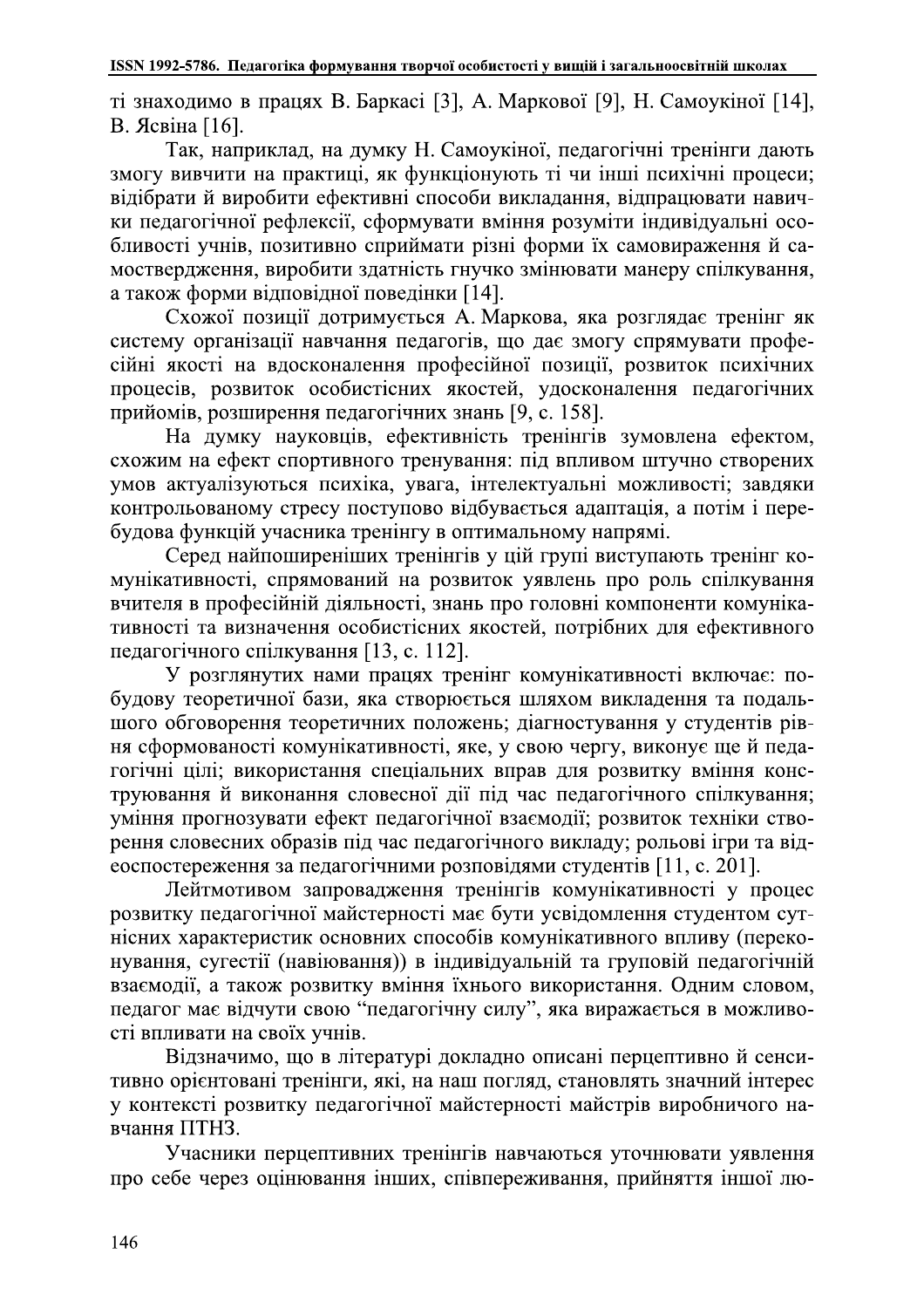дини, підвищують компетентність у спілкуванні. Під час таких тренінгів виробляється адекватність сприйняття себе та інших, підвищується чуттєвість до переживань іншої людини, інтерес до неї. Учасники сенситивно орієнтованих тренінгів самостійно організовують свої відносини, спираючись на зворотній зв'язок, поліпшують розуміння себе й інших [9, с. 161].

Зазначимо, що в літературі, присвяченій проблематиці розвитку педагогічної майстерності, докладно описані методи, що сприяють розвитку педагогічної виразності, допомагають в усвідомленні педагогом особливостей своєї невербальної поведінки; розвивають уміння педагогічно доцільно виражати своє ставлення до явищ педагогічного процесу за допомогою невербальних засобів спілкування. Так, наприклад, у працях, присвячених формуванню педагогічної майстерності, описано спеціальні вправи, спрямовані на усвідомлення педагогічного значення жестикуляції педагога, розвиток основних умінь управління своїм зовнішнім виглядом як засобом педагогічного впливу.

Серед методів розвитку педагогічної виразності можна виділити методи, спрямовані на розвиток техніки мовлення, навчання виразній педагогічній розповіді; обрання засобів виразності, адекватних ситуації; оволодіння інтонаційними особливостями мовлення тощо. Наприклад, вправи, спрямовані на розвиток гнучкості й діапазону голосу, діафрагмальнореберного дихання, артикуляційного апарату; відпрацювання дикції; оволодіння прийомами емоційної розповіді [11, с. 203]. Цікавими засобами розвитку техніки мовлення постають так звані психотехніки [15, с. 91], а також вправи, спрямовані на тренування педагогічного артистизму [2].

Серед описаних у літературі методів, які можна віднести до другої групи, нашу увагу привернули ґрунтовно розглянуті в дисертаціях різновиди дискусій як засобу відпрацювання педагогом (або майбутнім педагогом) різних технік висловлювання своєї думки або відстоювання своєї позиції [8; 12].

До третьої, квазіпрофесійної групи методів можна віднести імітаційні ігрові методи (інсценування, ділові, рольові й ситуативно-рольові ігри). Про доцільність їхнього використання в педагогіці свідчать праці В. Баркасі [5], К. Змієвської [7] та ін.

Учені відзначають, що гра вчить людину бути більш виразною, сприяє кращому розумінню її іншими людьми. Концентрація уваги на іншій людині усуває бар'єр прилюдного виступу [9, с. 162]; на основі зіставлення самооцінки та оцінок інших відбувається збагачення кожного учасника новими уявленнями про себе як професіонала [3]; формується вміння приймати рішення й організовувати його виконання.

Наукові праці вказують і на формування у грі приємних людських стосунків між студентами та педагогами на фоні катарсичних переживань, почуттєвої співтворчості й інтелектуальної співпраці [8, с. 93].

Так, на думку А. Маркової, у процесі ділових ігор активізується мова спілкування, що вчить людину бути більш виразною, сприяє кращому ро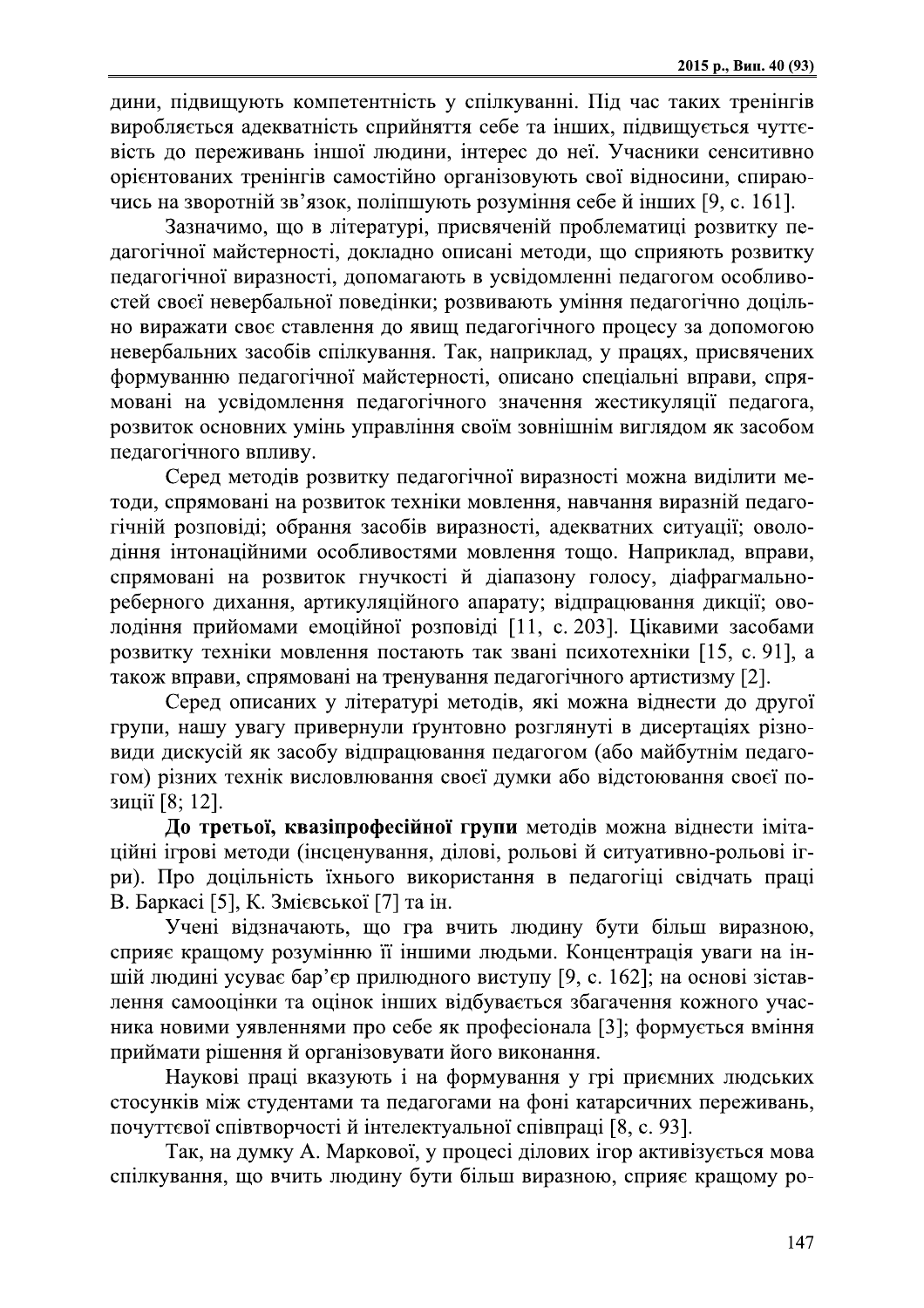зумінню її іншими людьми. Крім того, через те, що учасники ділової гри мають декілька цілей: ігрову (мету певної ролі), робочу (як учасника спільної діяльності) та професійну (оволодіння в діловій грі професійними якостями та вміннями) - у них виробляється вміння не ототожнювати ці різні інтереси, що вже саме по собі розвиває учасника [9, с. 162].

В. Баркасі зазначає, що в діловій грі здійснюється збагачення кожного учасника новими уявленнями про себе, про свою професійну компетентність на основі зіставлення оцінок, свободи рольового маневру [3].

Вченими відзначено, що у діловій грі формується вміння приймати рішення й організовувати його виконання, при цьому учасники мають можливість побачити результати своїх дій, оцінити їх. Набутий у грі досвід не відривається від реальної практики. Автор вказує також на формуання приємних людських стосунків між учасниками гри на фоні катарсичних переживань, почуттєвої співтворчості та інтелектуальної співпраці [8, с. 93].

Ділові ігри мають навчити майстрів виробничого навчання ПТНЗ керувати своїм самопочуттям із метою підвищення ефективності педагогічної діяльності.

Відзначимо, що на наш погляд, у цій групі становлять інтерес вправи на професійну самоідентифікацію, а також відеоспостереження за навчальною діяльністю студентів із подальшим її аналізом [8].

Необхідно відзначити, що традиційно у процесі розвитку або формування педагогічної майстерності використовують методи, які так чи інакше пов'язані з самостійною роботою студентів або слухачів післядипломної освіти. До цієї четвертої групи віднесемо самостійну роботу (написання творів, реферування, підготовку виступів).

Для цієї групи характерними є методи самостійної роботи, спрямовані на розкриття структури педагогічної діяльності, складності педагогічної професії, багатогранності й глибини її змісту, а також на рефлексію студентами своєї педагогічної позиції.

Прикладом самостійно запроваджених методів виступають спеціальні вправи, виконання яких сприяє розвитку емоційно-вольової саморегуляції. Зокрема, виконання цих вправ розвиває здібності до самостійного впливу слухача або студента на свої психологічні й нервові механізми, підвищує його емоційно-вольову резистентність у складних професійних ситуаціях. Найбільш доцільними для цього в літературі виступають тренування саморегуляції психічних станів, сформованих під час підготовки до професійної діяльності, у її процесі та після її закінчення [1, с. 42].

Висновки. Отже, у результаті виконаної роботи можна зробити такі узагальнення.

Відповідно до існуючих традицій, розвиток педагогічних якостей забезпечується науково обгрунтованими й добре розробленими методами, серед яких виділяють: теоретично орієнтовані (лекції, семінари, доповіді й інші), практично орієнтовані (тренінги, імітаційні та неімітаційні ігри, дискусії, "круглі столи" тощо), квазіпрофесійні (навчальна практика) методи, а також самостійну роботу (аналіз біографій видатних педагогів, а також пе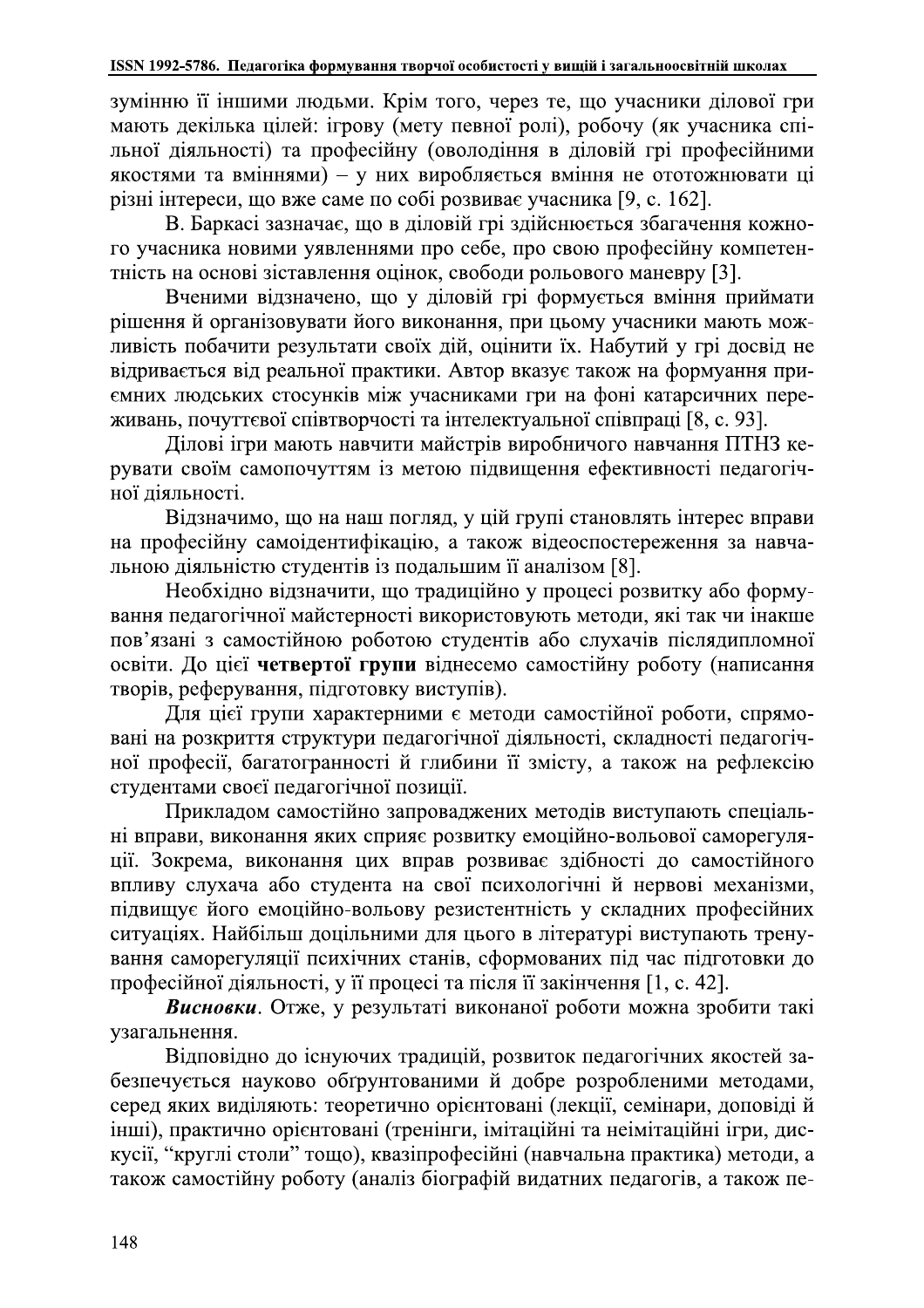дагогічних ситуацій з їхньою участю, перегляд відповідних відеоматеріалів з їх подальшим аналізом, реферування, підготовка різноманітних творчих проектів тощо). Особливе місце у методах розвитку педагогічної майстерності посідають методи її діагностики (тестування, анкетування, професійні випробування тошо).

## Список використаної літератури

1. Асямов С. В. Профессионально-психологический тренинг сотрудников органов внутренних дел: учеб. пособ. / С. В. Асямов, Ю. С. Пулатов. - Ташкент: Академия МВД Республики Узбекистан, 2000. - 141 с.

2. Барахтян М. М. Формування у студентів професійних артистичних умінь як компонента педагогічної майстерності: автореф. дис. ... канд. пед. наук: 13.00.01 - загальна педагогіка та історія педагогіки / М. М. Барахтян. – Київ, 1993. – 20 с.

3. Баркасі В. В. Формування професійної компетентності в майбутніх учителів іноземних мов : дис. ... канд. пед. наук : 13.00.04 / В. В. Баркасі. – Одеса, 2004. – 252 с.

4. Волкова Н. П. Теоретичні та методичні засади підготовки майбутніх учителів до професійно-педагогічної комунікації: дис. ... д-ра пед. наук: 13.00.04 Н. П. Волкова. - Луганськ, 2006. - 371 с.

5. Гончаренко С. У. Український педагогічний словник / С. У. Гончаренко. -Київ: Либідь, 1997. – 376 с.

6. Гриньова В. М. Педагогічна майстерність учителя: навч. посіб. В. М. Гриньова, С. Т. Золотухіна, С. Ю. Балбенко та ін. – вид. 2-ге, випр. і доп. – Харків: ОВС, 2006. - 224 с.

7. Змиевская Е. В. Учебная деловая игра в организации самостоятельной работы студентов педагогических вузов: дис. ... канд. пед. наук: 13.00.01 / Е. В. Змиевская. – Москва 2003. – 169 с.

8. Мазін В. М. Формування культури професійної самореалізації майбутніх учителів фізичного виховання: дис. ... канд. пед. наук: 13.00.04 / В. М. Мазін. - Запоріжжя, 2008. – 222 с.

9. Маркова А. К. Психология труда учителя. Книга для учителя / А. К. Маркова. – Москва: Просвещение, 1993. – 192 с.

10. Папуча В. М. Формування педагогічної майстерності майбутнього вчителя фізичного виховання у процесі фахової підготовки: дис. ... канд. пед. наук: 13.00.04 / В. М. Папуча. - Запоріжжя, 2010. - 273 с.

11. Педагогічна майстерність: підручник / І. А. Зязюн, Л. В. Кармущенко, І. Ф. Кривонос та ін.; за ред. І. А. Зязюна. – 3-тє вид., доп. і перероб. – Київ: СПД Богданова А. М., 2008. - 376 с.

12. Пометун О. І. Сучасний урок. Інтерактивні технології навчання: наук.-метод. посіб. / О. І. Пометун, Л. В. Пироженко; за ред. О. І. Пометун. – Київ: А.С.К., 2005. – 192 с.

13. Равен Д. Педагогическое тестирование: проблемы, заблуждения, перспективы / Д. Равен; пер. с англ. – 2-е изд., испр. – Москва: Когито-Центр, 2001. – 142 с.

14. Самоукина Н. В. Практический психолог в школе: лекции, консультирование, тренинги / Н. В. Самоукина. – Москва: ИНТОР, 1997. – 192 с.

15. Якушева С. Д. Основы педагогического мастерства: учеб. пособ. / С. Д. Якушева. – Оренбург : РИК ГОУ ОГУ, 2004. – 230 с.

16. Ясвин В. А. Образовательная среда. От моделирования к проектированию / В. А. Ясвин. - Москва: Смысл, 2001. - 365 с.

Стаття надійшла до редакції 02.02.2015.

### Ковальчук В. И. Методы развития педагогического мастерства мастеров производственного обучения в последипломном образовании

В статье проанализирован опыт методической работы различных педагогических заведений на предмет содержания коллективных и индивидуальных форм методической